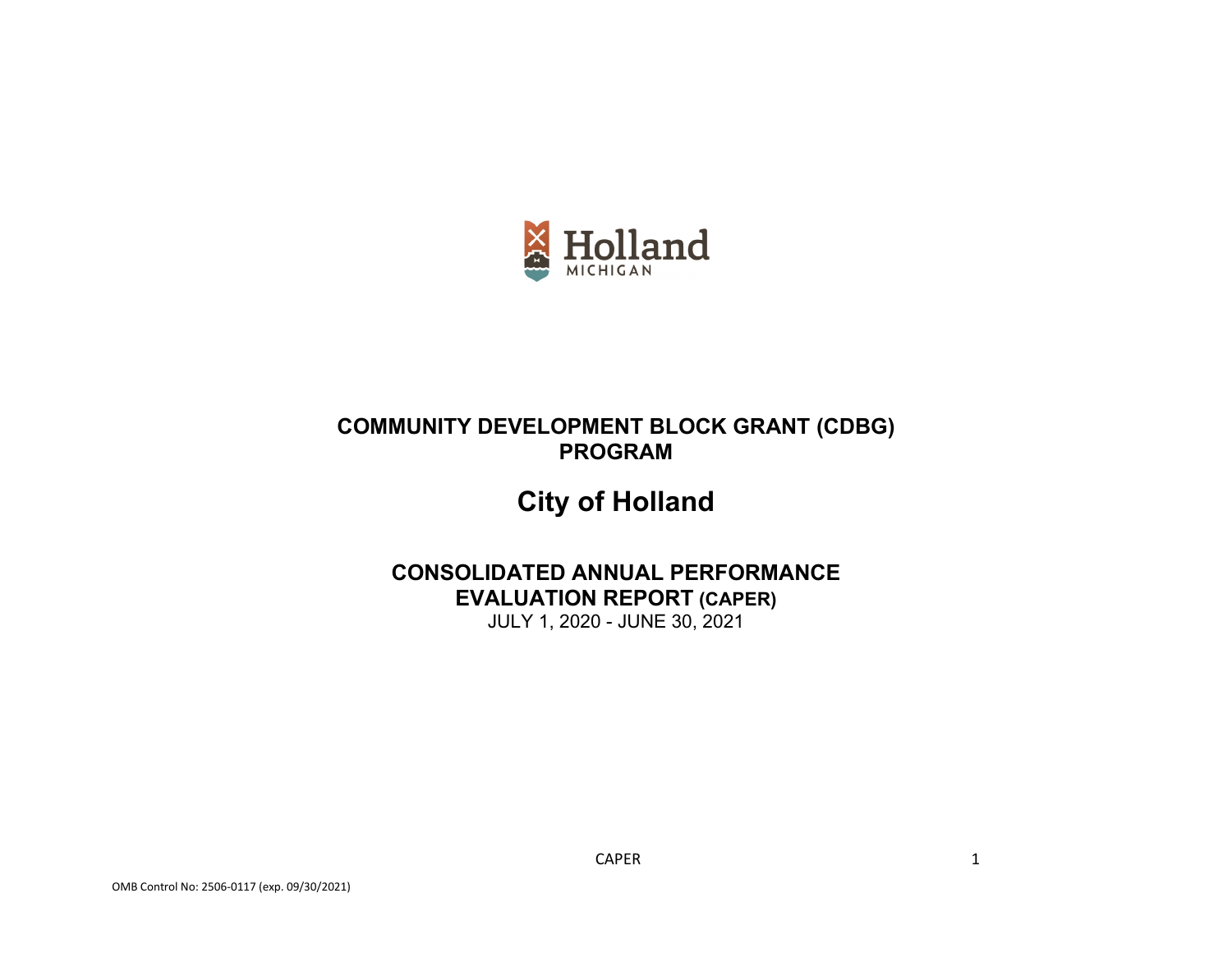# **CR-05 - Goals and Outcomes**

### **Progress the jurisdiction has made in carrying out its strategic plan and its action plan. 91.520(a)**

(This could be an overview that includes major initiatives and highlights that were proposed and executed throughout the program year.)

The City of Holland has completed the 2020-21 Community Development Block Grant (CDBG) Program Year. This Consolidated Annual Performance Evaluation Report (CAPER) highlights the accomplishments of the CDBG Program for the past year. The report shows expenditures and accomplishments for activities carried out during the year. The report also evaluates the City's progress toward accomplishing its five-year Consolidated Plan.

During the 2020-21 program year, \$323,533.66 of federal funds were expended on all CDBG activities. Of the total spent, 6.82% was spent on planning and administration, 2.07% was spent on public services, and the remaining 91.1% was spent on housing or public facility improvement activities. After subtracting the amount spent on planning and administration, 100% of funds expended resulted in direct benefits to low and moderate income households and individuals and areas, which exceeds the 70% HUD requirement.

Major initiatives during the past year included: 1) continuation of the City's Home Repair Program, which allowed for the repair of 37 homes of low- to moderate-income homeowners; 2) completion of a sidewalk installation project in a low- moderate-income neighborhood; 3) funding of two programs serving persons experiencing homelessness and those at imminent risk of becoming homeless. The City also contiued funding support for the Fair Housing Center of West Michigan to ensure that education and enforcement activities are maintained in the community.

# **Comparison of the proposed versus actual outcomes for each outcome measure submitted with the consolidated plan and explain, if applicable, why progress was not made toward meeting goals and objectives. 91.520(g)**

(Categories, priority levels, funding sources and amounts, outcomes/objectives, goal outcome indicators, units of measure, targets, actual outcomes/outputs, and percentage completed for each of the grantee's program year goals.)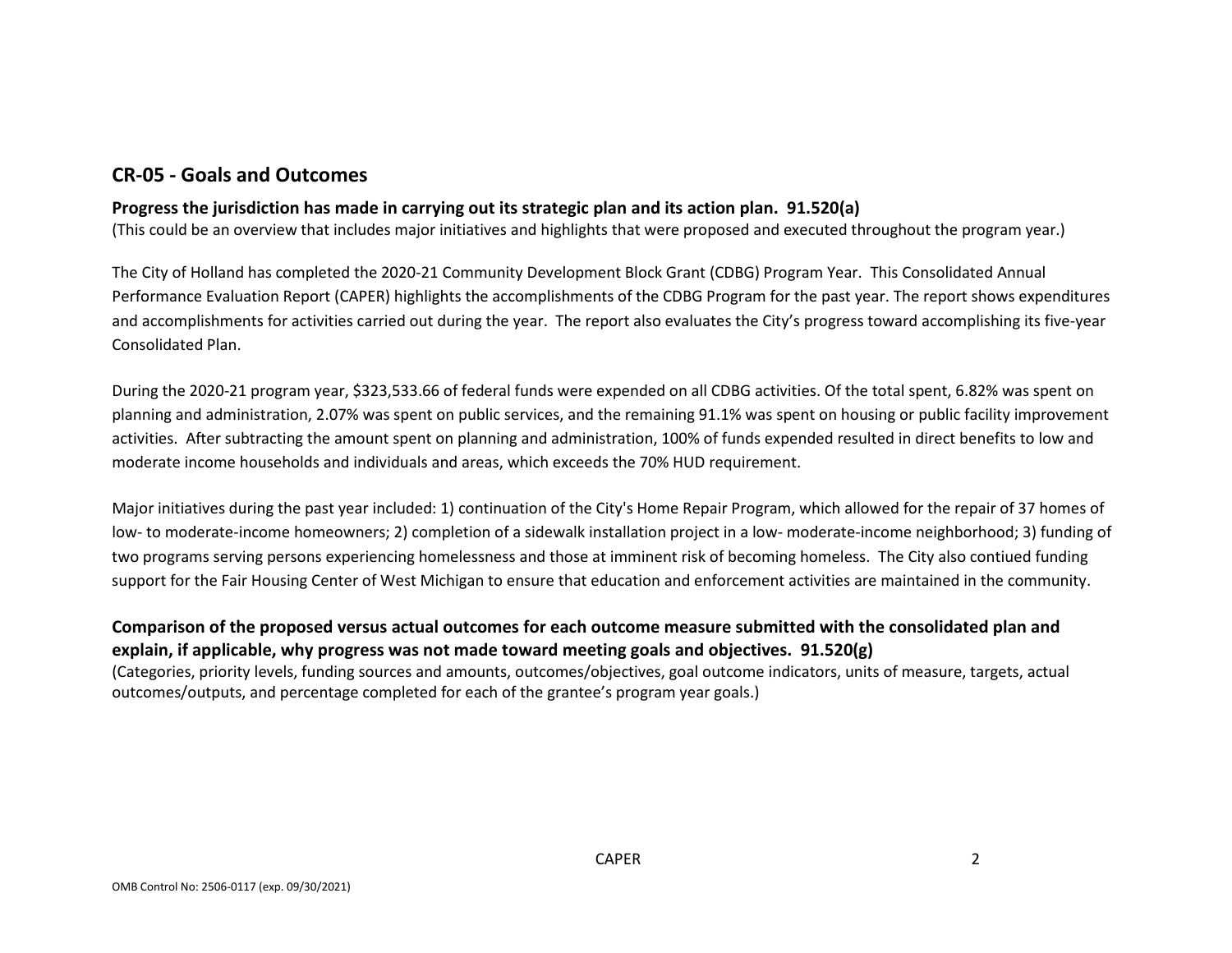| Goal                                 | Category                                | Source /<br>Amount | <b>Indicator</b>                                                                                                         | Unit of<br><b>Measure</b>    | <b>Expected</b><br>$\overline{\phantom{0}}$<br><b>Strategic</b><br>Plan | Actual-<br><b>Strategic</b><br>Plan | Percent<br>Complete | <b>Expected</b><br>Program<br>Year | Actual-<br>Program<br>Year | Percent<br>Complete |
|--------------------------------------|-----------------------------------------|--------------------|--------------------------------------------------------------------------------------------------------------------------|------------------------------|-------------------------------------------------------------------------|-------------------------------------|---------------------|------------------------------------|----------------------------|---------------------|
| Affordable<br>Housing<br>Development | Affordable<br>Housing                   | CDBG:<br>\$        | <b>Homeowner Housing</b><br>Added                                                                                        | Household<br>Housing<br>Unit | 10                                                                      | $\pmb{0}$                           | 0.00%               | 5                                  | $\mathbf 0$                | 0.00%               |
| <b>Fair Housing</b><br>Services      | <b>Fair Housing</b><br><b>Services</b>  | CDBG:<br>\$        | Other                                                                                                                    | Other                        | 35000                                                                   | 35000                               | 100.00%             | 35000                              | 35000                      | 100.00%             |
| Home Repair<br>Program               | Affordable<br>Housing                   | CDBG:<br>\$        | Homeowner Housing<br>Rehabilitated                                                                                       | Household<br>Housing<br>Unit | 200                                                                     | 37                                  | 18.50%              | 40                                 | 37                         | 92.50%              |
| Homeless<br>Programs                 | Homeless                                | CDBG:<br>\$        | Public service<br>activities other than<br>Low/Moderate<br><b>Income Housing</b><br><b>Benefit</b>                       | Persons<br>Assisted          | 500                                                                     | 195                                 | 39.00%              | 100                                | 195                        | 195.00%             |
| Homeless<br>Programs                 | Homeless                                | CDBG:<br>\$        | <b>Homeless Person</b><br>Overnight Shelter                                                                              | Persons<br>Assisted          | 0                                                                       | 0                                   |                     | 0                                  | 0                          |                     |
| Program<br>Administration            | Program<br>Administration               | CDBG:<br>\$        | Other                                                                                                                    | Other                        | 35000                                                                   | 35000                               | 100.00%             | 35000                              | 35000                      | 100.00%             |
| Public<br>Improvements               | Non-Housing<br>Community<br>Development | CDBG:<br>\$        | Public Facility or<br>Infrastructure<br>Activities other than<br>Low/Moderate<br><b>Income Housing</b><br><b>Benefit</b> | Persons<br>Assisted          | 2000                                                                    | 840                                 | 42.00%              | 400                                | 840                        | 210.00%             |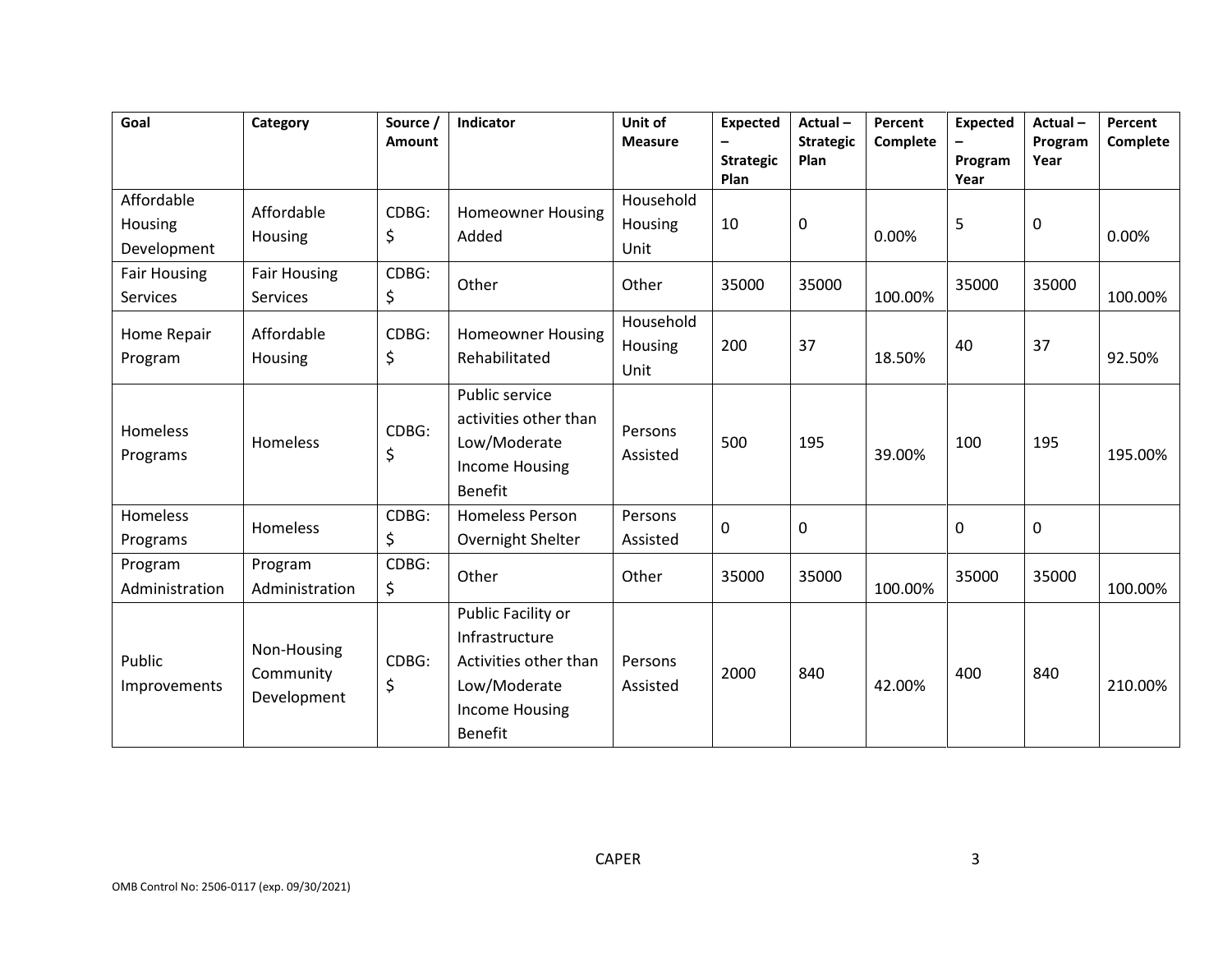| Youth<br>Employment<br>and Training | Non-Homeless<br><b>Special Needs</b> | CDBG: | Public service<br>activities other than<br>Low/Moderate<br>Income Housing | Persons<br>Assisted | 80 | υ | 0.00% | 16 | 0.00% |
|-------------------------------------|--------------------------------------|-------|---------------------------------------------------------------------------|---------------------|----|---|-------|----|-------|
|                                     |                                      |       | <b>Benefit</b>                                                            |                     |    |   |       |    |       |

**Table 1 - Accomplishments – Program Year & Strategic Plan to Date**

# **Assess how the jurisdiction's use of funds, particularly CDBG, addresses the priorities and specific objectives identified in the plan, giving special attention to the highest priority activities identified.**

High priority needs identified in the City's Consolidated Plan included: 1) Affordable Housing, 2) Public Improvements, 3) Public Services, and 4) Fair Housing Services. The activities carried out over the past year demonstrate alignment with these priority areas.

**Affordable Housing**: the City continued to prioritize its long-standing operation of the Home Repair Program. A total of 37 low- and moderateincome homeowners benefited from this vital service over the past year. Of these 37 households, 22 (59.5%) were female-headed households, and 13 (35.1%) were elderly-headed households. All assisted households had annual income below 80% of the area median income (AMI). Three of the households (8.1%) had income below 30% of AMI, 15 (40.5%) had income between 30 to 50% of AMI, and 19 (51.4%) had income between 50 to 80% of AMI.

The goal of supporting the development of new affordable housing was not met this year due to project delays, but it is anticipated that progress will be achieved in the 2021-22 program year.

**Public Improvements**: the City has targetted its public improvement spending on projects in low- to moderate-income neighborhoods with a clear need for improvements, such as sidewalk installation near high pedestrian use areas (near schools, high density housing areas, parks, etc.).

**Public Services**: the City has sought to target its use of public service funding to support community-based programs that demonstrate both effectiveness in meeting an identified need as well as having a demonstrated need for additional financial support. These programs have shifted over the years as new and different needs have been identified. The current plan focuses on the provision of supportive assistance to persons experiencing homelessness, those at imminent risk of homelessness, and low income youth who would benefit from employment assistance and training.

**Fair Housing Services**: the City values its longstanding partnership with the Fair Housing Center of West Michigan, which is a high performing fair housing center with an excellent track record of providing effective services in the community and consistently meeting subrecipient goals. The City uses CDBG administrative funds to support this programming.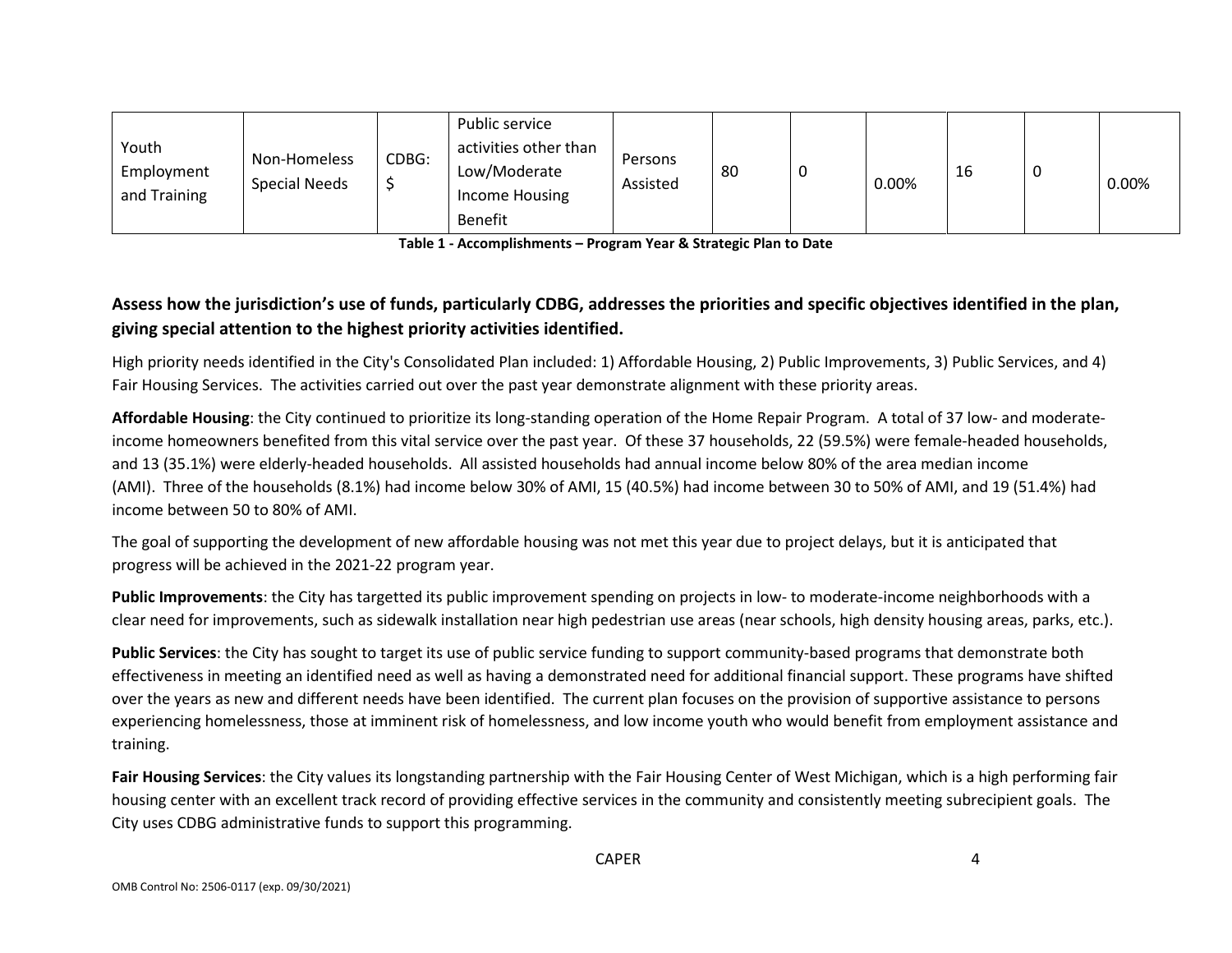# **CR-10 - Racial and Ethnic composition of families assisted**

**Describe the families assisted (including the racial and ethnic status of families assisted). 91.520(a)** 

|                                           | <b>CDBG</b> |
|-------------------------------------------|-------------|
| White                                     | 3,203       |
| <b>Black or African American</b>          | 888         |
| Asian                                     | 401         |
| American Indian or American Native        | 40          |
| Native Hawaiian or Other Pacific Islander | 8           |
| <b>Total</b>                              | 4,540       |
| Hispanic                                  | 2,117       |
| Not Hispanic                              | 2,423       |

**Table 2 – Table of assistance to racial and ethnic populations by source of funds**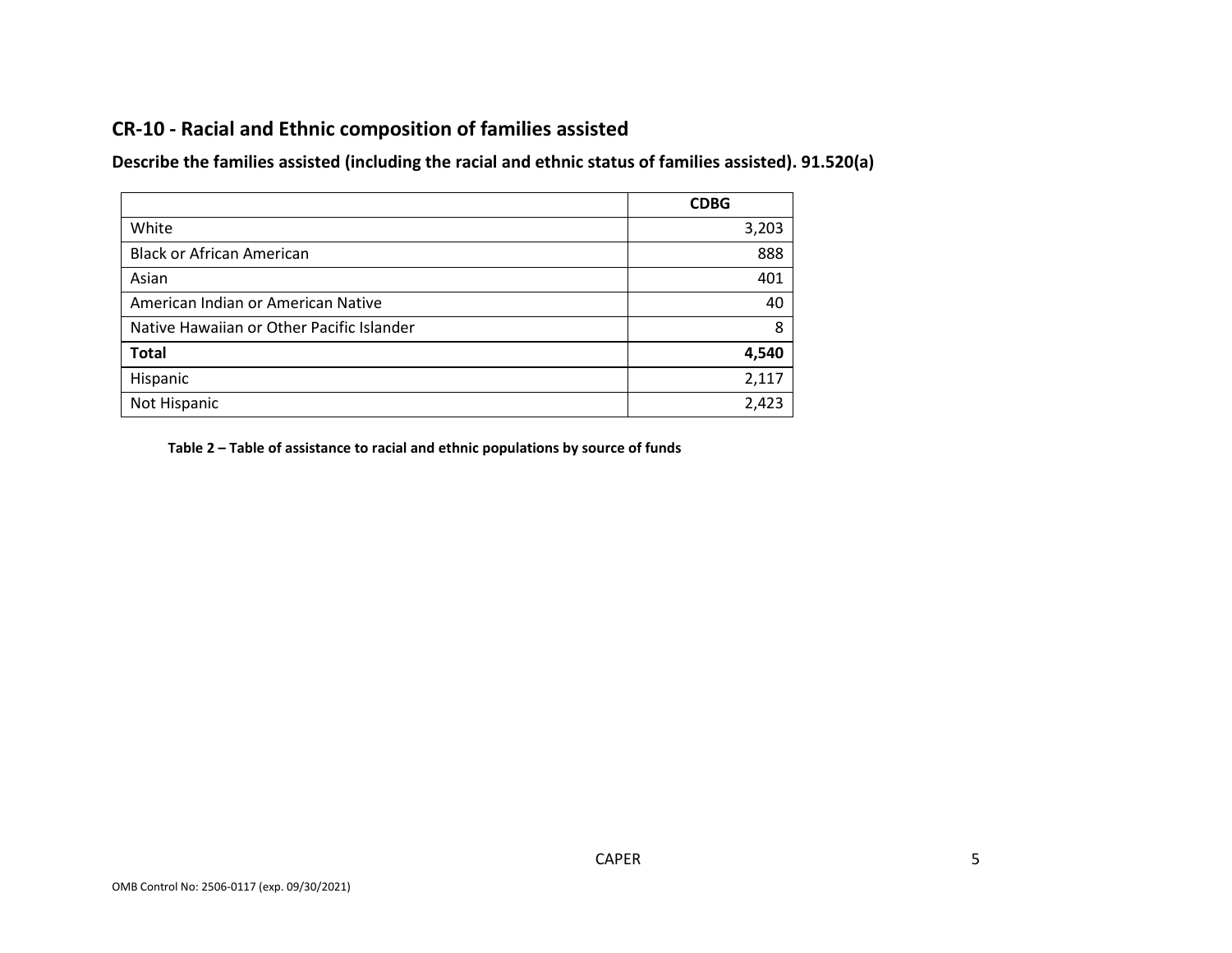# **CR-15 - Resources and Investments 91.520(a)**

### **Identify the resources made available**

| <b>Source of Funds</b> | Source           | <b>Resources Made Available</b> | <b>Amount Expended During</b><br><b>Program Year</b> |
|------------------------|------------------|---------------------------------|------------------------------------------------------|
| <b>CDBG</b>            | public - federal | 445,000                         | 323,534                                              |

**Table 3 - Resources Made Available**

### **Identify the geographic distribution and location of investments**

| Target Area                | <b>Planned Percentage</b><br>of Allocation | <b>Actual Percentage of</b><br><b>Allocation</b> | <b>Narrative Description</b>                         |
|----------------------------|--------------------------------------------|--------------------------------------------------|------------------------------------------------------|
| City of Holland Low Income |                                            |                                                  | Low Income Census Tracts and Low Income Census Block |
| Areas                      | 100                                        | 100                                              | Groups                                               |

**Table 4 – Identify the geographic distribution and location of investments**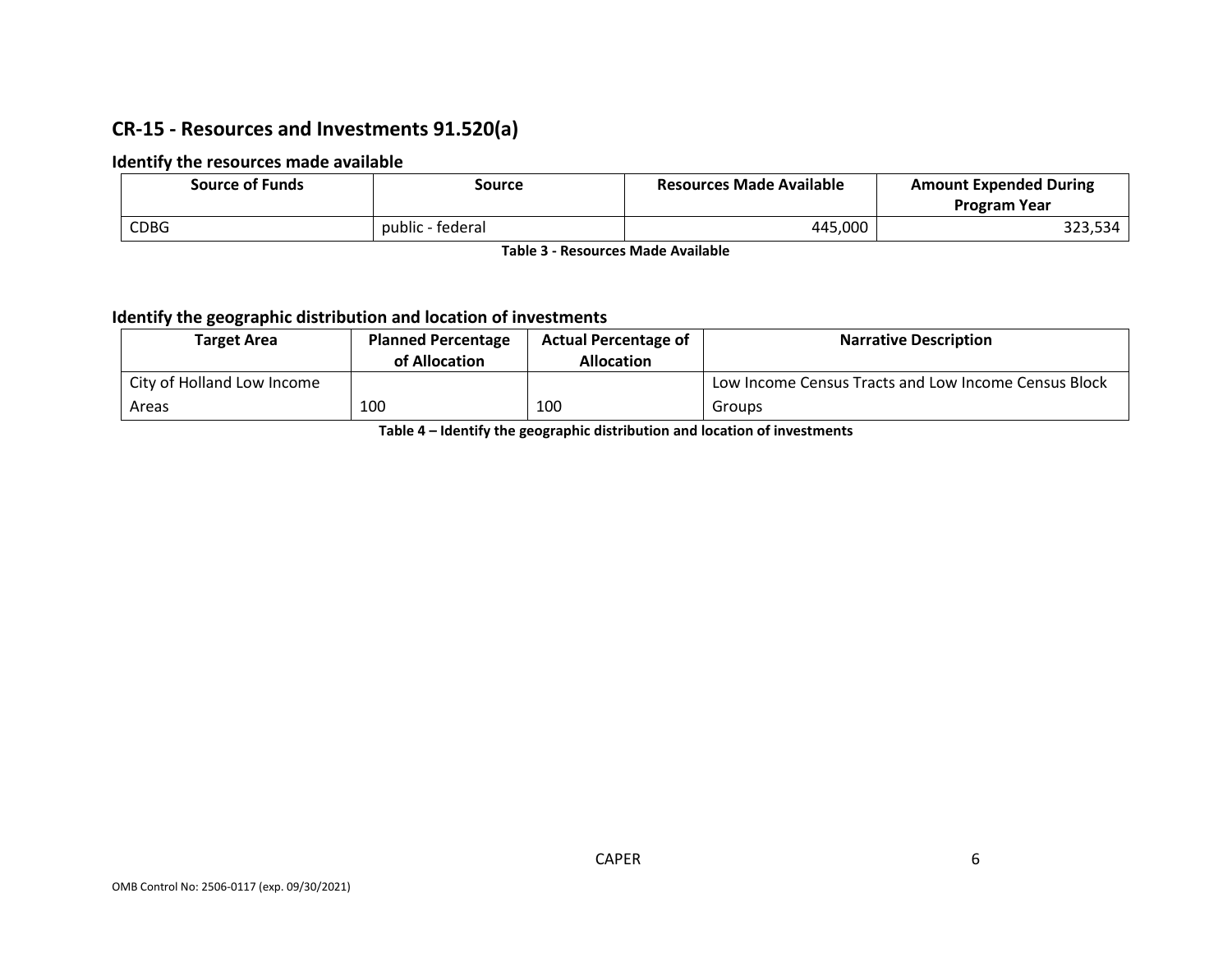#### **Leveraging**

**Explain how federal funds leveraged additional resources (private, state and local funds), including a description of how matching requirements were satisfied, as well as how any publicly owned land or property located within the jurisdiction that were used to address the needs identified in the plan.**

While HUD does not require CDBG grantees to provide a financial match, the City of Holland makes an effort to leverage additional funds to support our goals when possible. Within our Home Repair Program, additional funds are leveraged by requiring contribution toward the project cost from participant homeowners. Homeowners pay a percentage of the cost of the project according to an income-based sliding scale. Extremely low-income households contribute 10% of the project cost, low-income households contribute 25%, and moderate-income households contribute 50%. In cases in which homeowners have difficulty paying the planned contribution amount, City staff seek additional assistance from one or more private non-profit organizations that have funding available for that purpose. In total, owners and partner organizations contributed approximately 40.1% of the total project cost.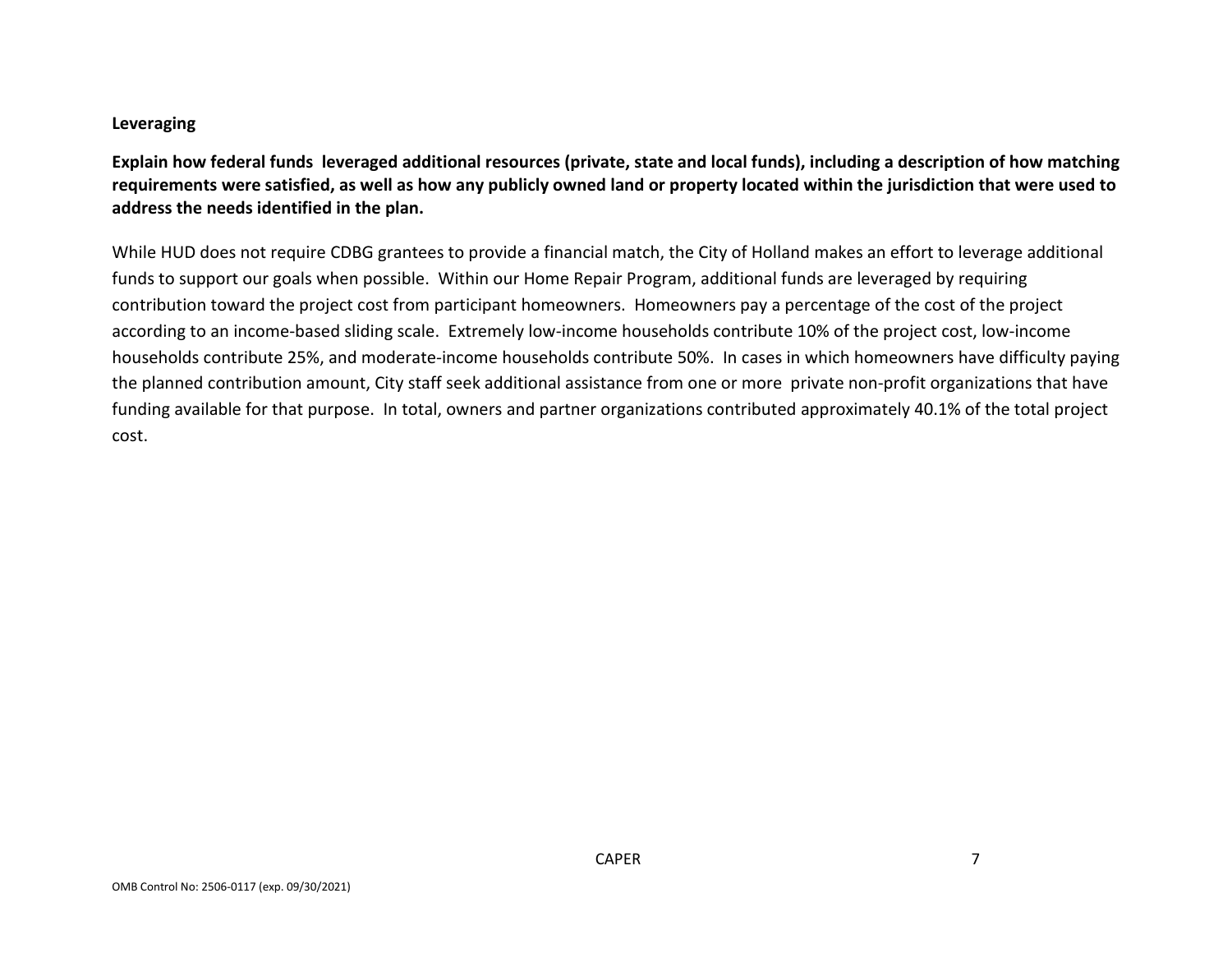# **CR-20 - Affordable Housing 91.520(b)**

**Evaluation of the jurisdiction's progress in providing affordable housing, including the number and types of families served, the number of extremely low-income, low-income, moderate-income, and middle-income persons served.**

|                                                         | <b>One-Year Goal</b> | Actual |
|---------------------------------------------------------|----------------------|--------|
| Number of Homeless households to be provided affordable |                      |        |
| housing units                                           |                      | 0      |
| Number of Non-Homeless households to be provided        |                      |        |
| affordable housing units                                |                      | 0      |
| Number of Special-Needs households to be provided       |                      |        |
| affordable housing units                                |                      | 0      |
| <b>Total</b>                                            |                      |        |

**Table 5 – Number of Households**

|                                                          | <b>One-Year Goal</b> | Actual   |
|----------------------------------------------------------|----------------------|----------|
| Number of households supported through Rental Assistance |                      | 0        |
| Number of households supported through The Production of |                      |          |
| New Units                                                |                      | $\Omega$ |
| Number of households supported through Rehab of Existing |                      |          |
| Units                                                    | 40                   | 37       |
| Number of households supported through Acquisition of    |                      |          |
| <b>Existing Units</b>                                    |                      | 0        |
| <b>Total</b>                                             | 45                   | 37       |

**Table 6 – Number of Households Supported**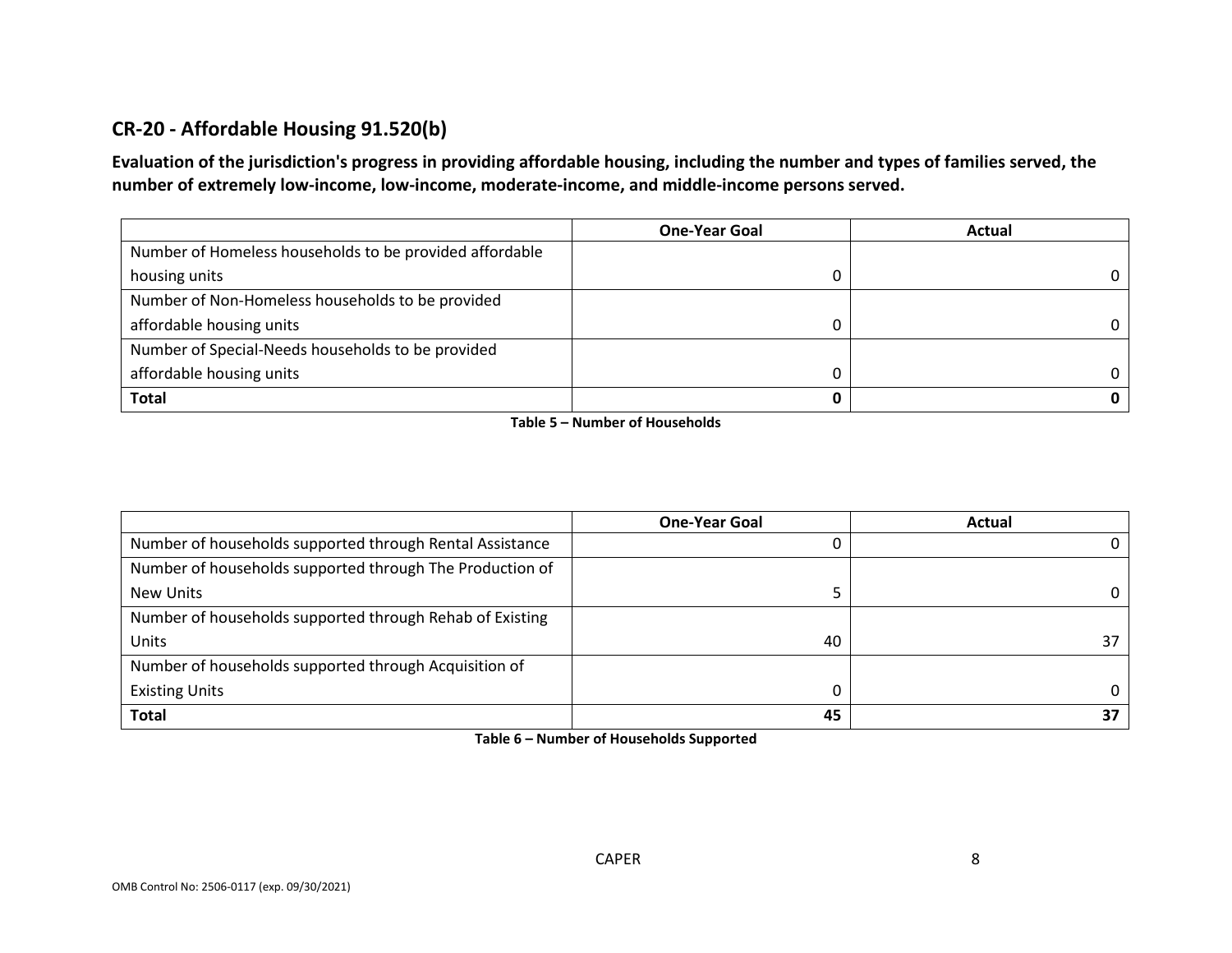### **Discuss the difference between goals and outcomes and problems encountered in meeting these goals.**

As noted in the data above, the Home Repair Program was able to complete 37 rehab projects while our annual goal was to complete 40 projects. It is reasonable to expect that the effects of the COVID-19 pandemic slowed project completion during the year, yet this did not seem to have a large impact. Our Home Energy Retrofit Program is intended to contribute several projects to the Home Repair Program total each year, yet that program continues to have slowed significantly from prior years. This program continues to struggle primarily due to the high minimum threshold of \$10,000 worth of work in order to participate, which is a requirement placed by the program's primary funding source.

#### **Discuss how these outcomes will impact future annual action plans.**

The City will continue to monitor the project completion rate of its Home Repair Program and adjust goals accordingly. At this point, City personnel predict there will be a relatively level rate of interest and participation in the program.

#### **Include the number of extremely low-income, low-income, and moderate-income persons served by each activity where information on income by family size is required to determine the eligibility of the activity.**

| <b>Number of Households Served</b> | <b>CDBG Actual</b> | <b>HOME Actual</b> |
|------------------------------------|--------------------|--------------------|
| <b>Extremely Low-income</b>        |                    |                    |
| Low-income                         | 15                 |                    |
| Moderate-income                    | 19                 |                    |
| Total                              | 37                 |                    |

**Table 7 – Number of Households Served**

#### **Narrative Information**

The City seeks to encourage participation of low- and extremely low-income households in its Home Repair Program by using a sliding scale that requires a smaller contribution to the project cost for these groups. Extremely low-income households contribute 10%, and low-income households contribute 25%, while moderate-income households contribute 50%.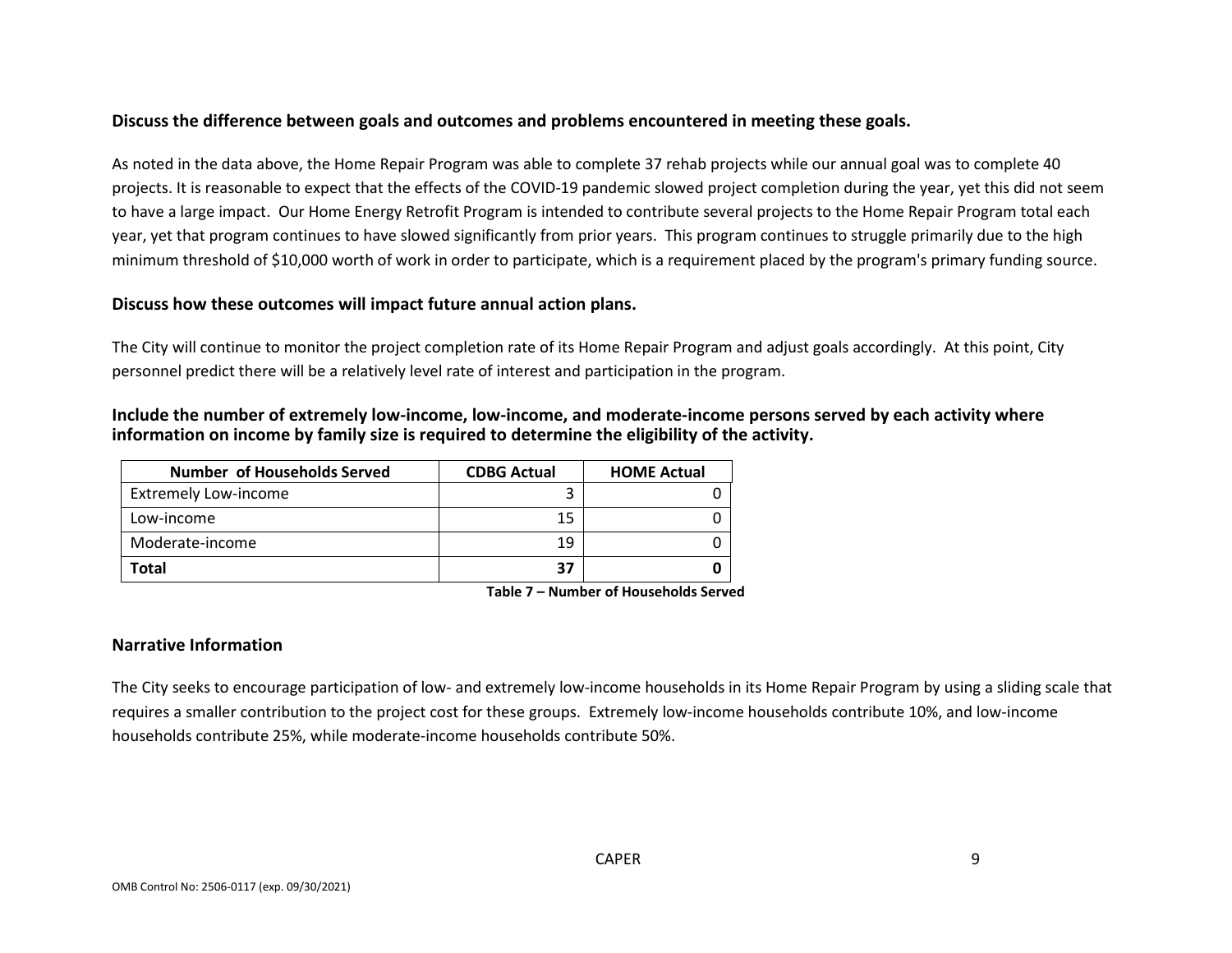# **CR-25 - Homeless and Other Special Needs 91.220(d, e); 91.320(d, e); 91.520(c)**

# **Evaluate the jurisdiction's progress in meeting its specific objectives for reducing and ending homelessness through:**

### **A. Reaching out to homeless persons (especially unsheltered persons) and assessing their individual needs**

The City of Holland is an active participant in the county designated Continuum of Care (COC) planning body, the Lakeshore Housing Alliance (LHA), which plans for and coordinates homeless services in Ottawa County. The City's Community Development Coordinator is a member of the LHA, and also sits on its Executive Committee and its Allocation and Accountability Committee. Moreover, City personnel work in collaboration with emergency housing providers to link individuals needing assistance with the agencies that can best assist them. The Community Development program also seeks to assess the needs of homeless persons and homeless-serving organizations during its annual CDBG planning and consultation process.

The City began assisting two community-based programs serving persons experiencing homelessness and those at imminent risk of homelessness during the 2020-21 program year. While both programs are highly effective at reaching out to and providing needed supports to persons experiencing homelessness, in the case of one of the programs, connecting with unsheltered persons is their sole focus.

# **B. Addressing the emergency shelter and transitional housing needs of homeless persons**

There are several agencies providing emergency shelter and transitional housing within the Holland area, including the Holland Rescue Mission, Resilience (formerly the Center for Women in Transition), Good Samaritan Ministries, and Ottawa County Community Mental Health. The City works collaboratively to refer homeless persons to these organizations and link them with shelter and transitional housing as appropriate. The City's two subrecipient agreements with Community Action House and Good Samaritan Ministries result directly in supporting access to shelter and other housing assistance to persons experiencing homelessness.

**C. Helping low-income individuals and families avoid becoming homeless, especially extremely low-income individuals and families and those who are: likely to become homeless after being discharged from publicly funded institutions and systems of care (such as health care facilities, mental health facilities, foster care and other youth facilities, and corrections programs and institutions); and, receiving assistance from public or private agencies that address housing, health, social services, employment, education, or youth needs**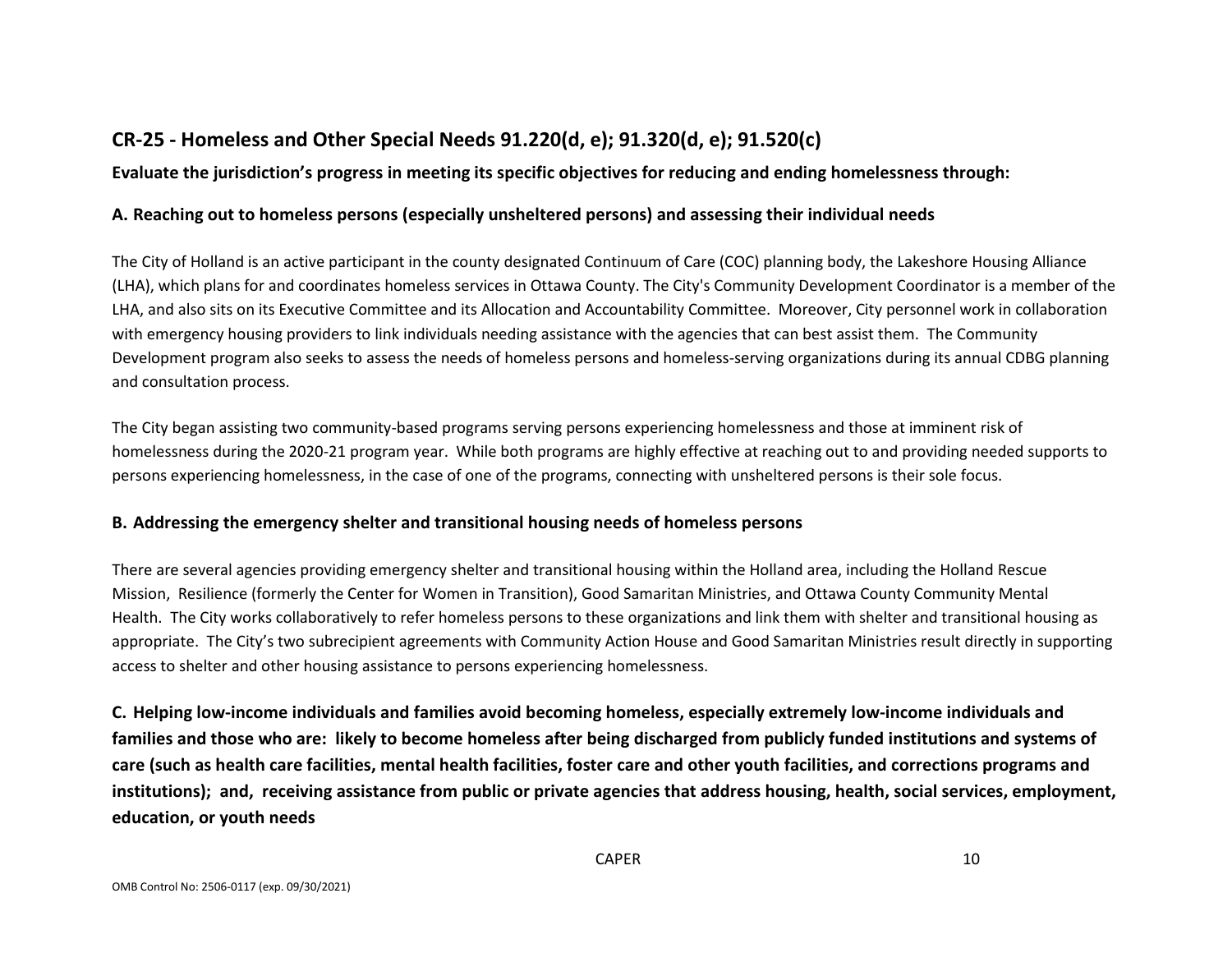The City's subrecipient agreement with Good Samaritan Ministries results directly in helping low-income households at significant risk of experiencing homelessness with accessing needed preventive supports and assistance. Because Good Samaritan Ministries functions as the coordinated entry agency for housing assistance, they are uniquely effective at connecting at-risk households with all available supports designed to prevent homelessness.

The City of Holland assists low income individuals and families to avoid homelessness by focusing on critical home repairs that they could not afford to complete without assistance. These repairs are frequently major components (roofs, furnaces, sewer connections, etc) necessary for basic habitability and safety. Without the repair of such systems, households would be at substantial risk of losing their housing due to it becoming an immediate health or safety risk.

**D. Helping homeless persons (especially chronically homeless individuals and families, families with children, veterans and their families, and unaccompanied youth) make the transition to permanent housing and independent living, including shortening the period of time that individuals and families experience homelessness, facilitating access for homeless individuals and families to affordable housing units, and preventing individuals and families who were recently homeless from becoming homeless again**

As previously noted, the coordination of services for homeless persons is addressed on a regional basis through the Lakeshore Housing Alliance (the designated COC). Coodination of the City's CDBG program with the work of the LHA has been directly incorporated in our current CDBG plans.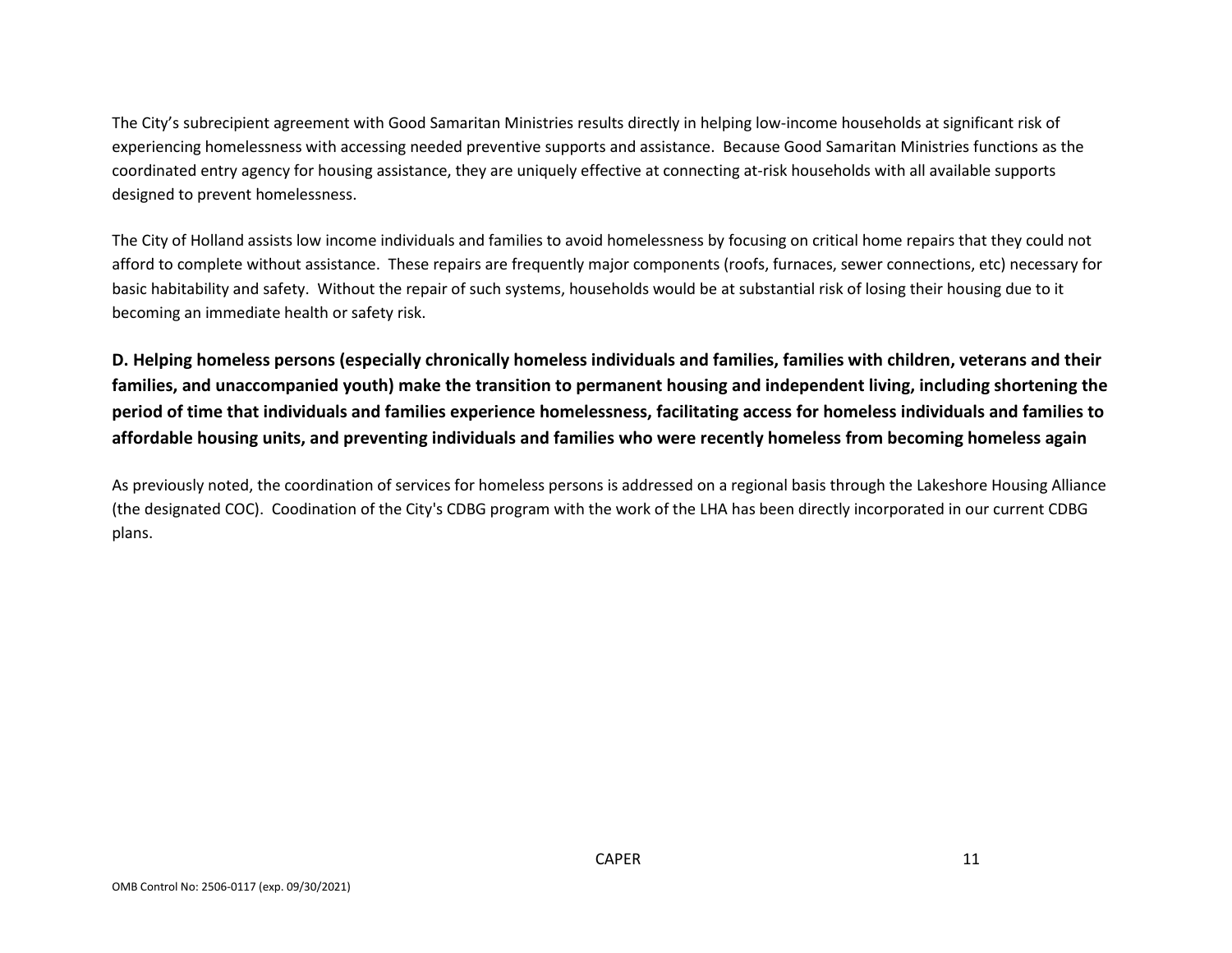# **CR-30 - Public Housing 91.220(h); 91.320(j)**

### **Actions taken to address the needs of public housing**

The Michigan State Housing Development Authority (MSHDA) provides financial and technical assistance through public and private partnerships to create and preserve safe and decent affordable housing. Ottawa County has a newly HUD-recognized housing authority but this entity does not currently manage any HUD-assisted housing or Section 8 vouchers. As a result, MSHDA essentially serves this role. MSHDA provides and manages both project-based and non project-based housing vouchers through its local contractors. They also provide Low Income Housing Tax Credits and loans for multi-family housing.

#### **Actions taken to encourage public housing residents to become more involved in management and participate in homeownership**

The City has not historically been involved directly in efforts to encourage public housing residents to become more involved with management and/or participate in homeownership. This is due in part to the lack of a locally operated public housing authority. Through its involvement in the Lakeshore Housing Alliance, however, City community development staff remain apprised of existing programs supporting these efforts and would provide any reasonable support if needed.

#### **Actions taken to provide assistance to troubled PHAs**

There are no known troubled PHA's within the City or surrounding area.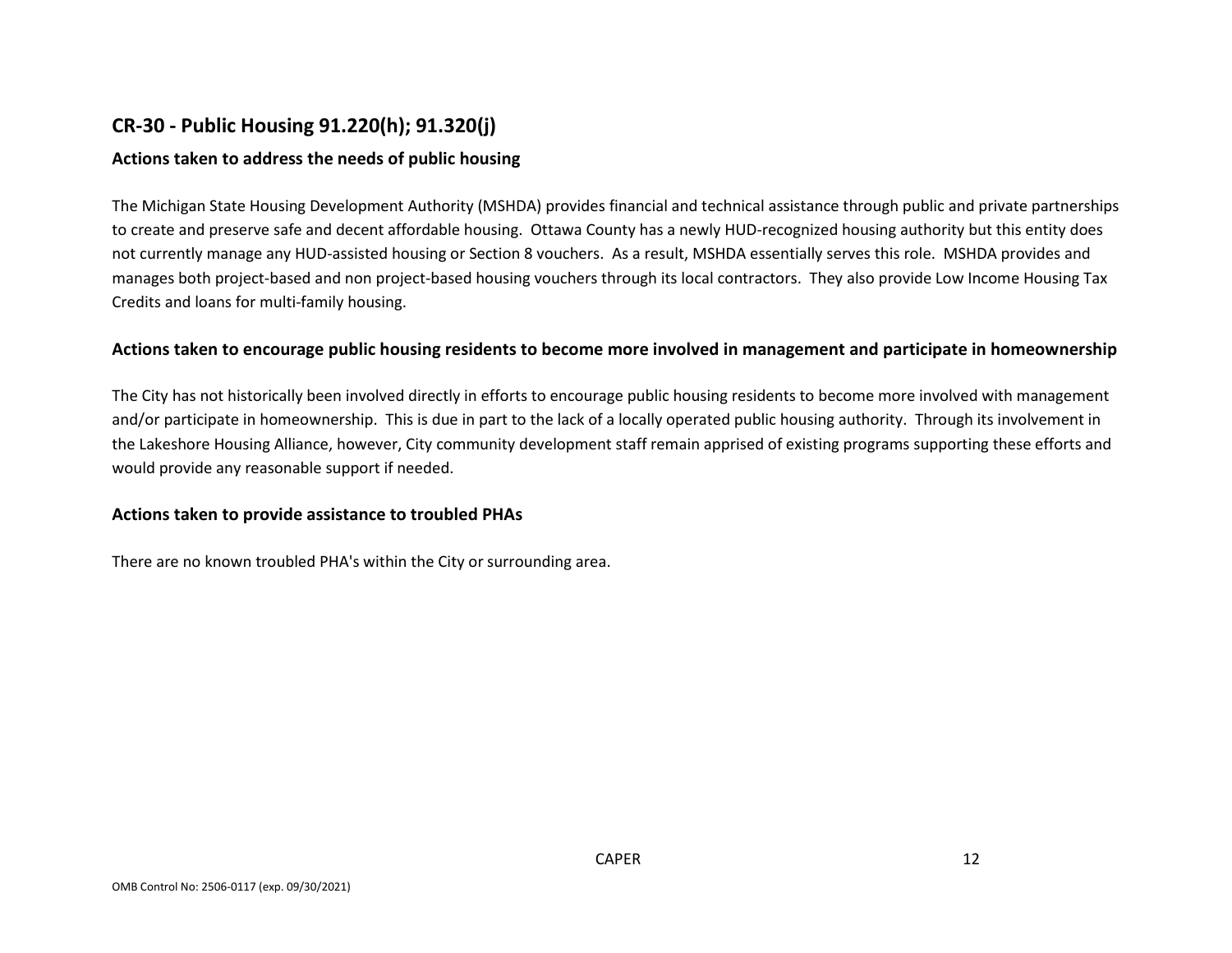# **CR-35 - Other Actions 91.220(j)-(k); 91.320(i)-(j)**

**Actions taken to remove or ameliorate the negative effects of public policies that serve as barriers to affordable housing such as land use controls, tax policies affecting land, zoning ordinances, building codes, fees and charges, growth limitations, and policies affecting the return on residential investment. 91.220 (j); 91.320 (i)**

The City of Holland works hard to encourage affordable residential development by offering a number of financial incentives to housing developers, such as payment in lieu of taxes (PILOT), along with supporting adaptive reuse of property via brownfield redevelopment programs. The City has provided zoning variances where needed to accomodate disabled residents and has recently changed its ordinances to allow for accessory dwelling units. Ottawa Housing Next, an initiative of the Ottawa County United Way and the Lakeshore Housing Alliance, is actively engaged in enacting a strategy to address the gaps in affordable and accessible housing in our county. This effort includes provision of technical assistance to developers, as well as education and advocacy regarding for the development of new housing in the community.

### **Actions taken to address obstacles to meeting underserved needs. 91.220(k); 91.320(j)**

City community development staff work closely with neighborhood-based community development groups, churches and other non-profit organizations to help increase assets in underserved neighborhoods. The City currently supports the work of five neighborhood-based community development organizations with general City funding. The City intentially seeks to determine and understand unmet needs of underserved persons and groups through its annual consultation and needs prioritization process.

# **Actions taken to reduce lead-based paint hazards. 91.220(k); 91.320(j)**

The City's Home Repair program requires lead clearance testing of all project work areas to ensure no hazards were created.

# **Actions taken to reduce the number of poverty-level families. 91.220(k); 91.320(j)**

The City of Holland is committed to supporting economic development activities as well as employment training initiatives as a poverty reduction strategy. We provide funding for Lakeshore Advantage, a regional collaborative economic development agency. Our City Council is able to give tax abatements to companies wishing to invest in developing new jobs in our community. Given limited local public resources, we feel this is the best strategy for improving the lives of residents and reducing poverty. Regretably, even though wages are increasing, wages have not kept pace with increases in housing costs locally. The City's CDBG funding has been used to support a youth employment and training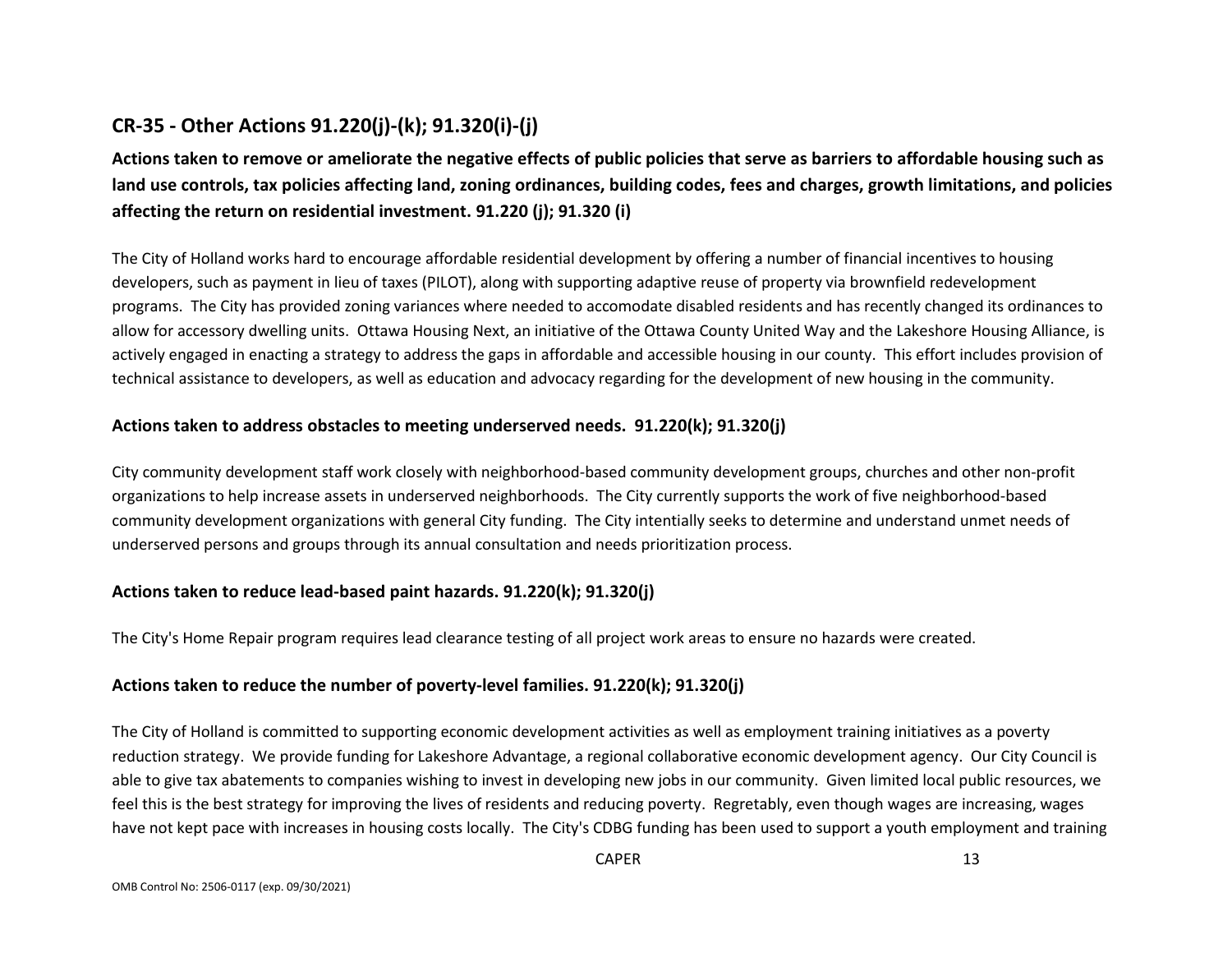project provided in partnership with the local Boys and Girls Club.

### **Actions taken to develop institutional structure. 91.220(k); 91.320(j)**

The City of Holland provides services directly to citizens through several City departments where management and delivery of services is monitored through the City's budget review process. The combination of highly capable and well run non-profit community service agencies and well-managed City departments has provided an institutional structure that has been effective in successfully meeting the goals set forth in the City of Holland's Consolidated and Annual Action Plans.

### **Actions taken to enhance coordination between public and private housing and social service agencies. 91.220(k); 91.320(j)**

City staff are actively involved in several committees which address housing needs in our community. Staff serve as members of the Lakeshore Housing Alliance and in particular, on the Executive and Allocation & Accountability Committees, the latter of which decides how best to use HUD COC, ESG and other funds to address critical housing needs.

# **Identify actions taken to overcome the effects of any impediments identified in the jurisdictions analysis of impediments to fair housing choice. 91.520(a)**

The City of Holland works closely with and provides CDBG administrative funds to the Fair Housing Center of West Michigan (FHCWM) to address fair housing needs. With the funding received, the FHCWM provides education, outreach and enforcement activities within the City. City personell also provide some fair housing services in-house, but coordinate with the FHCWM when doing so. City staff routinely refer residents to the FHCWM for information, referral, and/or advocacy. The City's Commuity Development Coordinator as well as its Director of Human Relations both serve as members of the FHCWM's Lakeshore Advisory Board.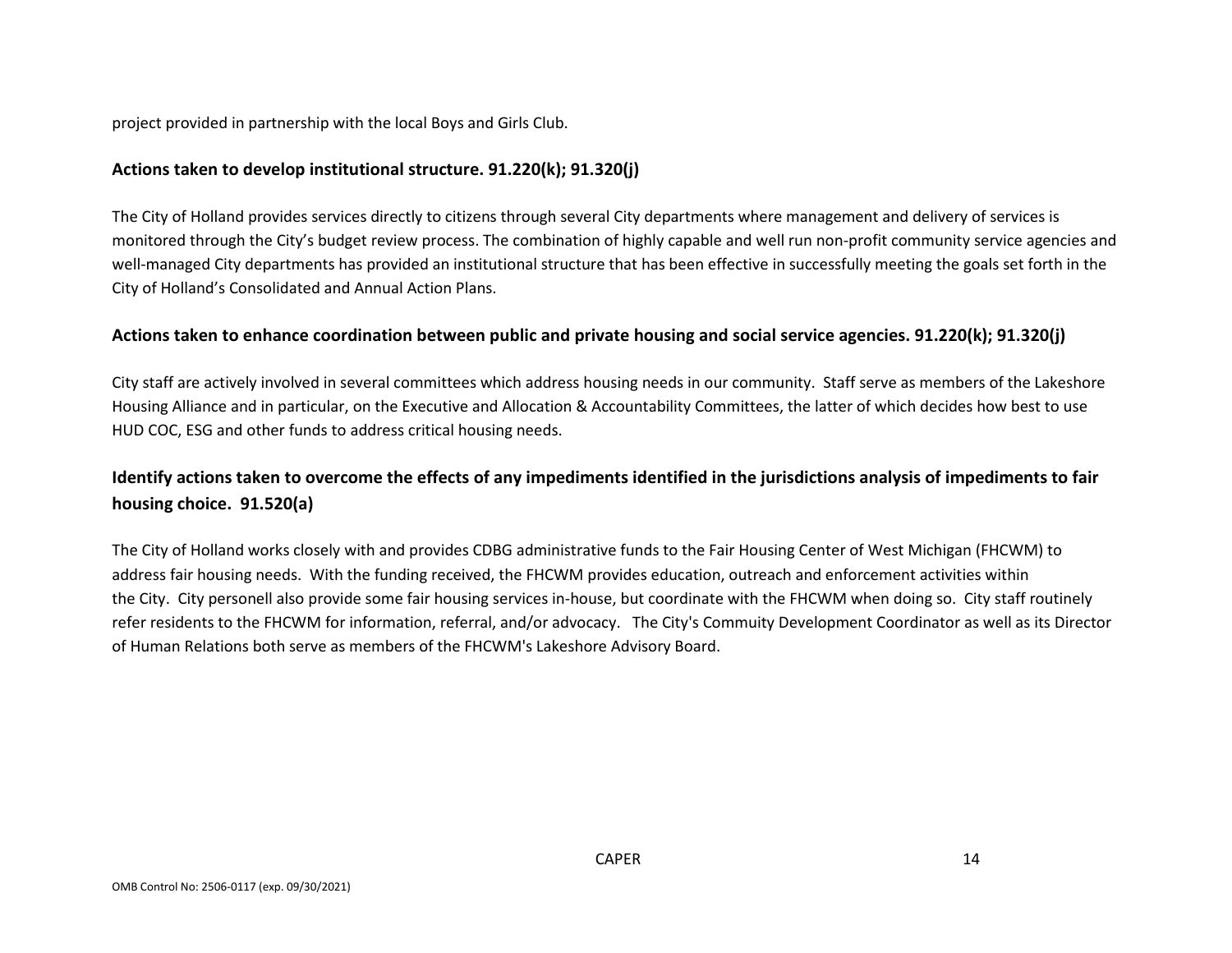# **CR-40 - Monitoring 91.220 and 91.230**

**Describe the standards and procedures used to monitor activities carried out in furtherance of the plan and used to ensure longterm compliance with requirements of the programs involved, including minority business outreach and the comprehensive planning requirements**

Ongoing monitoring of goal achievement and financial progress is accomplished by the City of Holland through its existing management system. The City of Holland has developed standards and effective management protocols for our housing rehabilitation programs. We have developed rehabilitation standards consistent with good work practices and require all contractors to submit bids using these standards. Contractors must provide us with a copy of their licenses, and insurance. A checklist is used to track and monitor each project. All contractors working on our Home Repair projects must use Lead Safe Work practices if they are doing work which disturbs painted surfaces. In addition, all projects involving disturbing painted surfaces on homes built prior to 1978 require a lead clearance test upon completion of the project. Exterior renovation may require SHPO approval and that is integrated into our process when needed.

We publish a notice annually inviting contractors to participate in our program. We also invite minority and women-owned businesses personally when we encounter them in the course of our work in the community. We have regular contact with minority-focused organizations.

# **Citizen Participation Plan 91.105(d); 91.115(d)**

#### **Describe the efforts to provide citizens with reasonable notice and an opportunity to comment on performance reports**.

The City of Holland notified citizens of their opportunity to comment on this CAPER over a 15 day period with advanced notice by placing a public notice in the Holland Sentinel. The notice explained the CAPER and indicated that a copy of the CAPER was available for public review. The notice also stated that comments could be submitted in writing or at the public hearing at a specified City Council meeting. Any comments received have been included as an attachment to this report.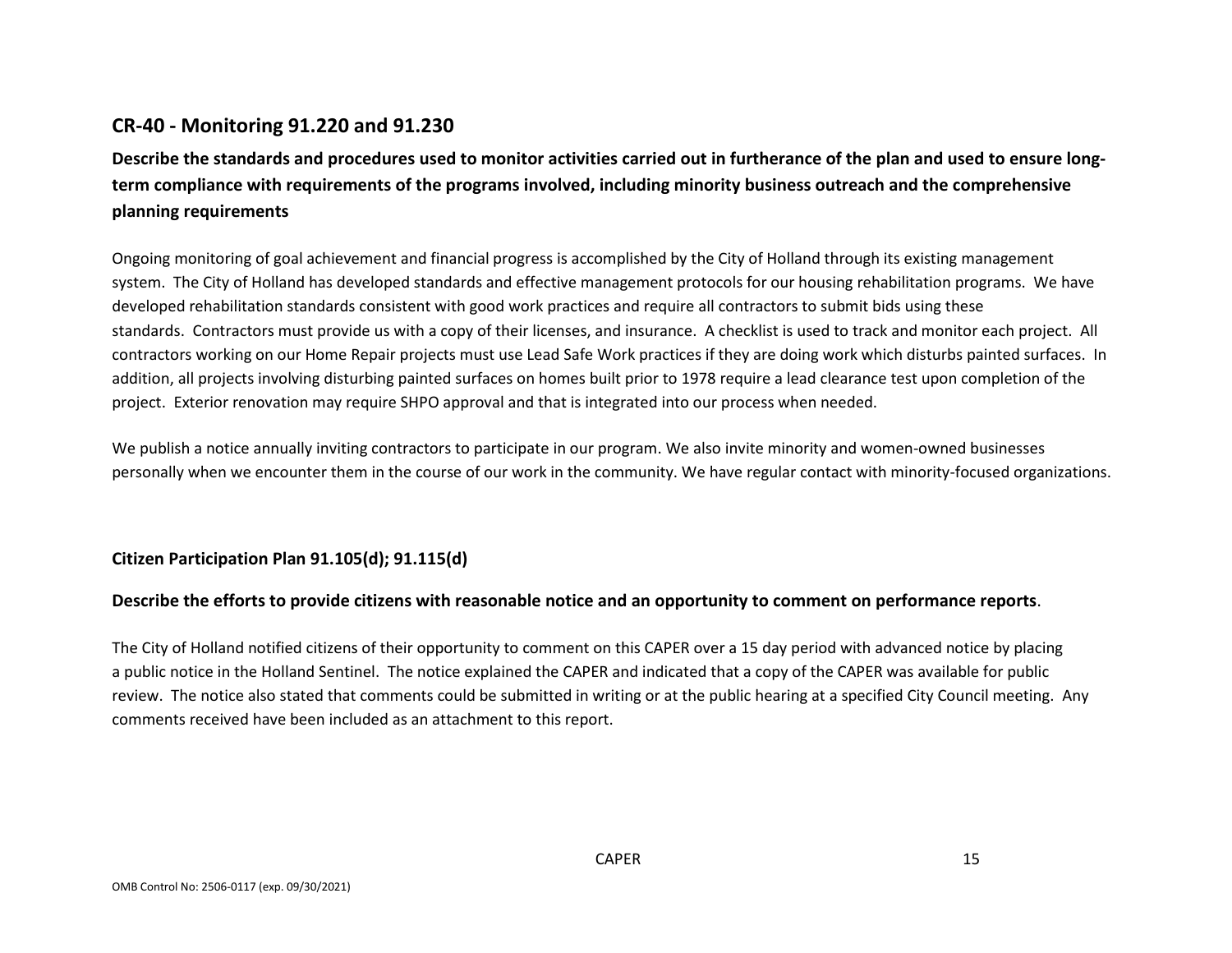# **CR-45 - CDBG 91.520(c)**

**Specify the nature of, and reasons for, any changes in the jurisdiction's program objectives and indications of how the jurisdiction would change its programs as a result of its experiences.**

The City's 2021 Annual Action Plan and 2020-24 Consolidated Plan do not incorporate any substantial changes in program objectives.

**Does this Jurisdiction have any open Brownfields Economic Development Initiative (BEDI) grants?**

No

**[BEDI grantees] Describe accomplishments and program outcomes during the last year.**

NA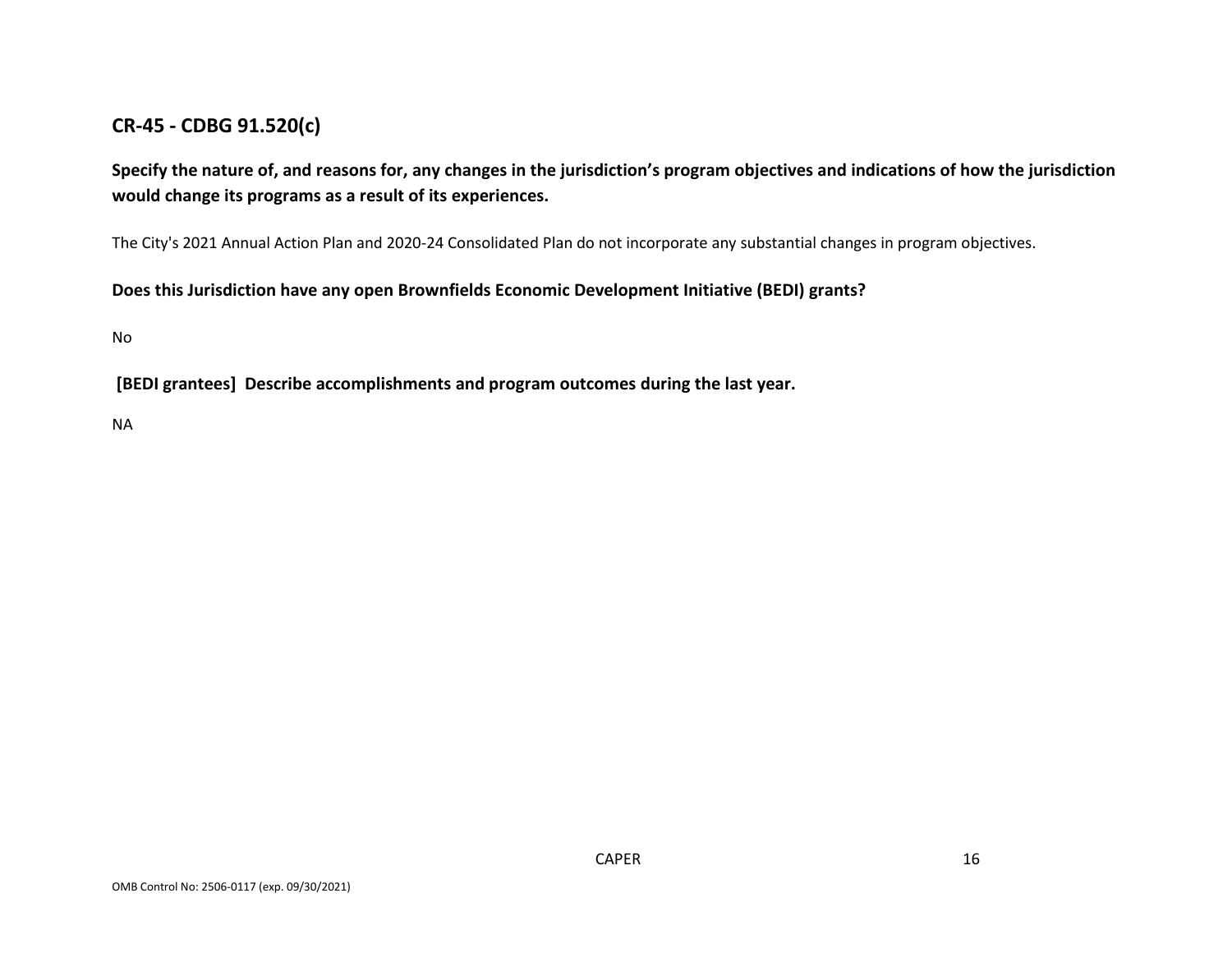**Attachment**

**PR-26 - City of Holland, PY 2020**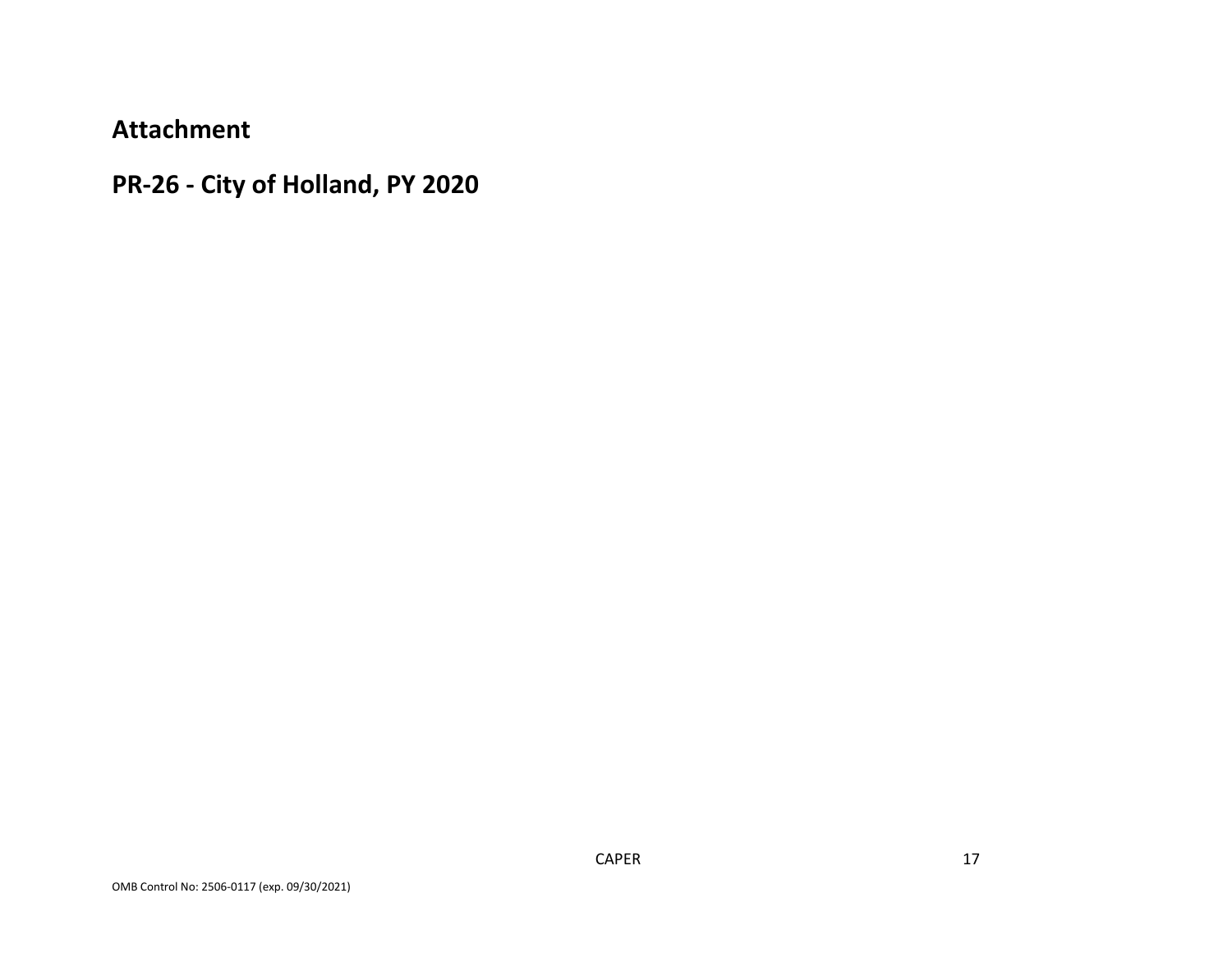|                          | Office of Community Planning and Development     | DATE: | $07 - 21 - 20$ |
|--------------------------|--------------------------------------------------|-------|----------------|
|                          | U.S. Department of Housing and Urban Development | TIME: | 14:14          |
| U.S. D <sub>E</sub><br>▲ | Integrated Disbursement and Information System   | PAGE: |                |
| <b>PM</b>                | PR26 - CDBG Financial Summary Report             |       |                |
|                          | Program Year 2019                                |       |                |
| <b>CRANDEVE</b>          | HOLLAND, MI                                      |       |                |
|                          |                                                  |       |                |

| PART I: SUMMARY OF CDBG RESOURCES                                              |             |
|--------------------------------------------------------------------------------|-------------|
| 01 UNEXPENDED CDBG FUNDS AT END OF PREVIOUS PROGRAM YEAR                       | 489,478.34  |
| 02 ENTITLEMENT GRANT                                                           | 330,994.00  |
| 03 SURPLUS URBAN RENEWAL                                                       | 0.00        |
| 04 SECTION 108 GUARANTEED LOAN FUNDS                                           | 0.00        |
| 05 CURRENT YEAR PROGRAM INCOME                                                 | 2,530.42    |
| 05a CURRENT YEAR SECTION 108 PROGRAM INCOME (FOR SI TYPE)                      | 0.00        |
| 06 FUNDS RETURNED TO THE LINE-OF-CREDIT                                        | 0.00        |
| 06a FUNDS RETURNED TO THE LOCAL CDBG ACCOUNT                                   | 0.00        |
| 07 ADJUSTMENT TO COMPUTE TOTAL AVAILABLE                                       | 0.00        |
| 08 TOTAL AVAILABLE (SUM, LINES 01-07)                                          | 823,002.76  |
| PART II: SUMMARY OF CDBG EXPENDITURES                                          |             |
| 09 DISBURSEMENTS OTHER THAN SECTION 108 REPAYMENTS AND PLANNING/ADMINISTRATION | 320,412.28  |
| 10 ADJUSTMENT TO COMPUTE TOTAL AMOUNT SUBJECT TO LOW/MOD BENEFIT               | 0.00        |
| 11 AMOUNT SUBJECT TO LOW/MOD BENEFIT (LINE 09 + LINE 10)                       | 320,412.28  |
| 12 DISBURSED IN IDIS FOR PLANNING/ADMINISTRATION                               | 48,825.69   |
| 13 DISBURSED IN IDIS FOR SECTION 108 REPAYMENTS                                | 0.00        |
| 14 ADJUSTMENT TO COMPUTE TOTAL EXPENDITURES                                    | 0.00        |
| 15 TOTAL EXPENDITURES (SUM, LINES 11-14)                                       | 369,237.97  |
| 16 UNEXPENDED BALANCE (LINE 08 - LINE 15)                                      | 453,764.79  |
| PART III: LOWMOD BENEFIT THIS REPORTING PERIOD                                 |             |
| 17 EXPENDED FOR LOW/MOD HOUSING IN SPECIAL AREAS                               | 0.00        |
| 18 EXPENDED FOR LOW/MOD MULTI-UNIT HOUSING                                     | 0.00        |
| 19 DISBURSED FOR OTHER LOW/MOD ACTIVITIES                                      | 320,412.28  |
| 20 ADJUSTMENT TO COMPUTE TOTAL LOW/MOD CREDIT                                  | 0.00        |
| 21 TOTAL LOW/MOD CREDIT (SUM, LINES 17-20)                                     | 320,412.28  |
| 22 PERCENT LOW/MOD CREDIT (LINE 21/LINE 11)                                    | 100.00%     |
| LOW/MOD BENEFIT FOR MULTI-YEAR CERTIFICATIONS                                  |             |
| 23 PROGRAM YEARS(PY) COVERED IN CERTIFICATION                                  | PY: PY: PY: |
| 24 CUMULATIVE NET EXPENDITURES SUBJECT TO LOW/MOD BENEFIT CALCULATION          | 0.00        |
| 25 CUMULATIVE EXPENDITURES BENEFITING LOW/MOD PERSONS                          | 0.00        |
| 26 PERCENT BENEFIT TO LOW/MOD PERSONS (LINE 25/LINE 24)                        | $0.00\%$    |
| PART IV: PUBLIC SERVICE (PS) CAP CALCULATIONS                                  |             |
| 27 DISBURSED IN IDIS FOR PUBLIC SERVICES                                       | 34,423.30   |
| 28 PS UNLIQUIDATED OBLIGATIONS AT END OF CURRENT PROGRAM YEAR                  | 0.00        |
| 29 PS UNLIQUIDATED OBLIGATIONS AT END OF PREVIOUS PROGRAM YEAR                 | 0.00        |
| 30 ADJUSTMENT TO COMPUTE TOTAL PS OBLIGATIONS                                  | 0.00        |
| 31 TOTAL PS OBLIGATIONS (LINE 27 + LINE 28 - LINE 29 + LINE 30)                | 34,423.30   |
| 32 ENTITLEMENT GRANT                                                           | 330,994.00  |
| 33 PRIOR YEAR PROGRAM INCOME                                                   | 14,958.20   |
| 34 ADJUSTMENT TO COMPUTE TOTAL SUBJECT TO PS CAP                               | 0.00        |
| 35 TOTAL SUBJECT TO PS CAP (SUM, LINES 32-34)                                  | 345,952.20  |
| 36 PERCENT FUNDS OBLIGATED FOR PS ACTIVITIES (LINE 31/LINE 35)                 | 9.95%       |
| PART V: PLANNING AND ADMINISTRATION (PA) CAP                                   |             |
| 37 DISBURSED IN IDIS FOR PLANNING/ADMINISTRATION                               | 48,825.69   |
| 38 PA UNLIQUIDATED OBLIGATIONS AT END OF CURRENT PROGRAM YEAR                  | 0.00        |
| 39 PA UNLIQUIDATED OBLIGATIONS AT END OF PREVIOUS PROGRAM YEAR                 | 0.00        |
| 40 ADJUSTMENT TO COMPUTE TOTAL PA OBLIGATIONS                                  | 0.00        |
| 41 TOTAL PA OBLIGATIONS (LINE 37 + LINE 38 - LINE 39 + LINE 40)                | 48,825.69   |
| 42 ENTITLEMENT GRANT                                                           | 330,994.00  |
| 43 CURRENT YEAR PROGRAM INCOME                                                 | 2,530.42    |
| 44 ADJUSTMENT TO COMPUTE TOTAL SUBJECT TO PA CAP                               | 0.00        |
| 45 TOTAL SUBJECT TO PA CAP (SUM, LINES 42-44)                                  | 333,524.42  |
| 46 PERCENT FUNDS OBLIGATED FOR PA ACTIVITIES (LINE 41/LINE 45)                 | 14.64%      |
|                                                                                |             |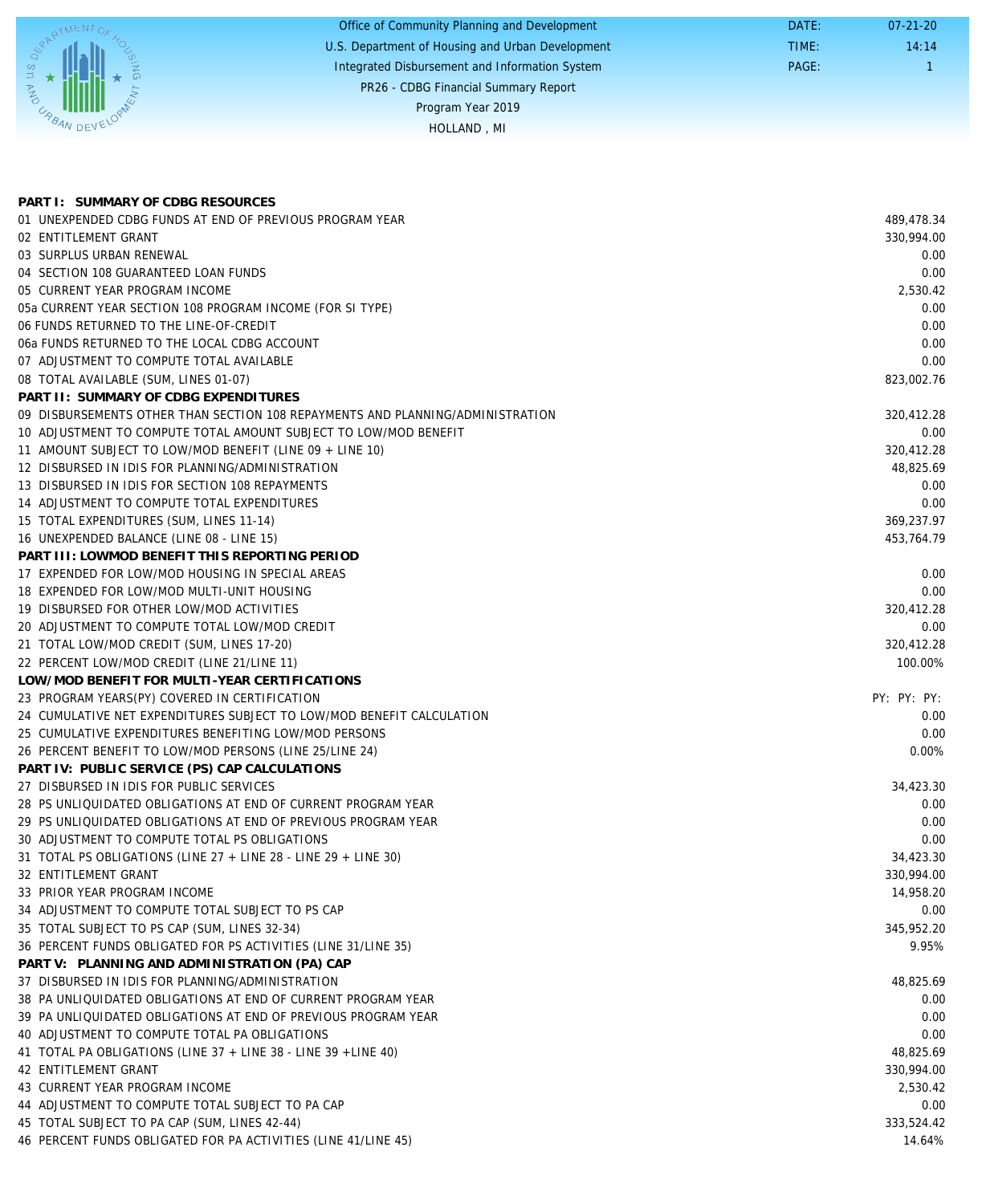

# U.S. Department of Housing and Urban Development Office of Community Planning and Development Integrated Disbursement and Information System

PAGE: 2 14:14 07-21-20

 DATE: TIME:

PR26 - CDBG Financial Summary Report

Program Year 2019

# HOLLAND , MI

# **LINE 17 DETAIL: ACTIVITIES TO CONSIDER IN DETERMINING THE AMOUNT TO ENTER ON LINE 17**

Report returned no data.

#### **LINE 18 DETAIL: ACTIVITIES TO CONSIDER IN DETERMINING THE AMOUNT TO ENTER ON LINE 18** Report returned no data.

#### **LINE 19 DETAIL: ACTIVITIES INCLUDED IN THE COMPUTATION OF LINE 19**

| Plan Year | <b>IDIS Project</b> | <b>IDIS Activity</b> | Voucher<br>Number | <b>Activity Name</b>                | Matrix<br>Code | National<br>Objective | Drawn Amount |
|-----------|---------------------|----------------------|-------------------|-------------------------------------|----------------|-----------------------|--------------|
| 2016      | 9                   | 338                  | 6306375           | Right of Way Improvements           | 03K            | LMA                   | \$668.05     |
| 2017      | 8                   | 337                  | 6363101           | Right of Way Improvements-Sidewalks | 03K            | LMA                   | \$56,701.62  |
|           |                     |                      |                   |                                     | 03K            | Matrix Code           | \$57,369.67  |
| 2018      |                     | 339                  | 6328501           | Youth Employment                    | 05H            | <b>LMC</b>            | \$29,224.70  |
| 2018      |                     | 339                  | 6363101           | Youth Employment                    | 05H            | <b>LMC</b>            | \$5,198.60   |
|           |                     |                      |                   |                                     | 05H            | Matrix Code           | \$34,423.30  |
| 2018      | 3                   | 332                  | 6306375           | Home Repair Program                 | 14A            | <b>LMH</b>            | \$53,797.67  |
| 2018      | 3                   | 332                  | 6328501           | Home Repair Program                 | 14A            | <b>LMH</b>            | \$45,753.11  |
| 2018      | 3                   | 332                  | 6363101           | Home Repair Program                 | 14A            | <b>LMH</b>            | \$31,851.96  |
| 2019      | 4                   | 349                  | 6363101           | Home Repair Program (2019)          | 14A            | <b>LMH</b>            | \$26,745.18  |
| 2019      | 4                   | 349                  | 6371854           | Home Repair Program (2019)          | 14A            | <b>LMH</b>            | \$60,121.39  |
|           |                     |                      |                   |                                     | 14A            | Matrix Code           | \$218,269.31 |
| 2016      | 5                   | 323                  | 6306375           | Home Energy Retrofit Program        | 14F            | <b>LMH</b>            | \$350.00     |
| 2016      | 5                   | 323                  | 6328501           | Home Energy Retrofit Program        | 14F            | <b>LMH</b>            | \$10,000.00  |
|           |                     |                      |                   |                                     | 14F            | Matrix Code           | \$10,350.00  |
| Total     |                     |                      |                   |                                     |                |                       | \$320,412.28 |

#### **LINE 27 DETAIL: ACTIVITIES INCLUDED IN THE COMPUTATION OF LINE 27**

| Plan Year | IDIS Project | <b>IDIS Activity Voucher</b><br>Number |         | <b>Activity Name</b> | Matrix<br>Code | National<br>Objective | <b>Drawn Amount</b> |
|-----------|--------------|----------------------------------------|---------|----------------------|----------------|-----------------------|---------------------|
| 2018      |              | 339                                    | 6328501 | Youth Employment     | 05H            | <b>LMC</b>            | \$29,224.70         |
| 2018      |              | 339                                    | 6363101 | Youth Employment     | 05H            | <b>LMC</b>            | \$5,198.60          |
|           |              |                                        |         |                      | 05H            | Matrix Code           | \$34,423.30         |
| Total     |              |                                        |         |                      |                |                       | \$34,423.30         |

#### **LINE 37 DETAIL: ACTIVITIES INCLUDED IN THE COMPUTATION OF LINE 37**

| Plan Year | <b>IDIS Project</b> | <b>IDIS Activity</b> | Voucher<br>Number | <b>Activity Name</b>              | Matrix<br>Code | National<br>Objective | <b>Drawn Amount</b> |
|-----------|---------------------|----------------------|-------------------|-----------------------------------|----------------|-----------------------|---------------------|
| 2018      | 5                   | 341                  | 6306375           | Administration                    | 21A            |                       | \$9,693.70          |
| 2018      | 5                   | 341                  | 6363101           | Administration                    | 21A            |                       | \$11,060.58         |
| 2019      |                     | 345                  | 6363101           | Administration                    | 21A            |                       | \$6,018.85          |
| 2019      |                     | 345                  | 6371854           | Administration                    | 21A            |                       | \$10,898.51         |
|           |                     |                      |                   |                                   | 21A            | Matrix Code           | \$37,671.64         |
| 2018      |                     | 343                  | 6306375           | Administration-Public Information | 21C            |                       | \$201.35            |
| 2018      |                     | 343                  | 6363101           | Administration-Public Information | 21C            |                       | \$479.20            |
| 2019      | 2                   | 346                  | 6363101           | Administration - Public Notices   | 21C            |                       | \$473.50            |
|           |                     |                      |                   |                                   | 21C            | Matrix Code           | \$1,154.05          |
| 2018      | 8                   | 342                  | 6306375           | Fair Housing                      | 21D            |                       | \$5,000.00          |
| 2019      | 3                   | 347                  | 6371854           | Fair Housing                      | 21D            |                       | \$5,000.00          |
|           |                     |                      |                   |                                   | 21D            | Matrix Code           | \$10,000.00         |
| Total     |                     |                      |                   |                                   |                |                       | \$48,825.69         |

**\$48,825.69**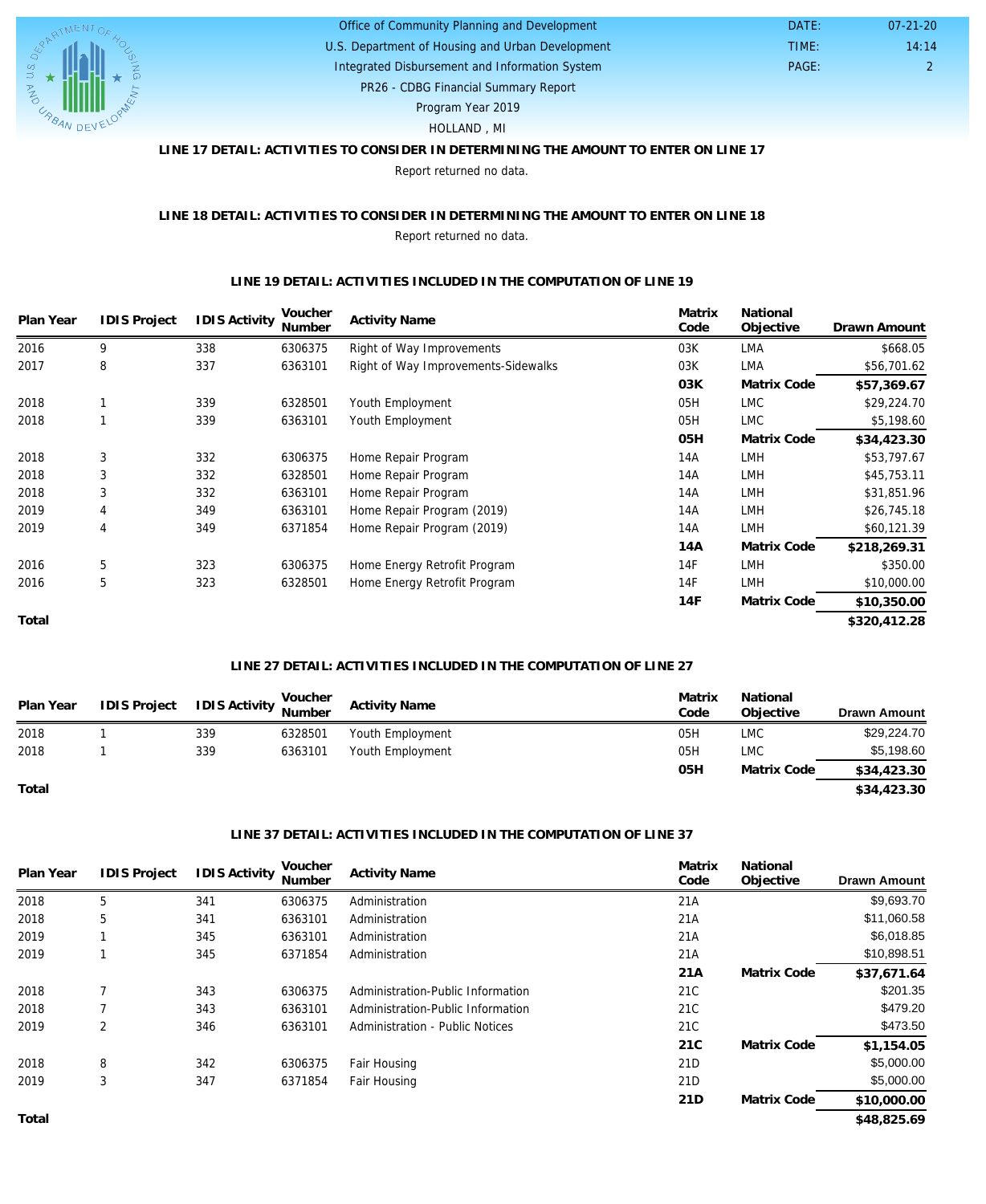|                 | Office of Community Planning and Development     | DATE: | $08-30-21$ |
|-----------------|--------------------------------------------------|-------|------------|
|                 | U.S. Department of Housing and Urban Development | TIME: | 13:54      |
|                 | Integrated Disbursement and Information System   | PAGE: |            |
|                 | PR26 - CDBG-CV Financial Summary Report          |       |            |
| UPP.            | HOLLAND, MI                                      |       |            |
| <b>JAN DEVE</b> |                                                  |       |            |

| <b>PART I: SUMMARY OF CDBG-CV RESOURCES</b>                                    |            |
|--------------------------------------------------------------------------------|------------|
| 01 CDBG-CV GRANT                                                               | 390,032.00 |
| 02 FUNDS RETURNED TO THE LINE-OF-CREDIT                                        | 0.00       |
| 03 FUNDS RETURNED TO THE LOCAL CDBG ACCOUNT                                    | 0.00       |
| 04 TOTAL AVAILABLE (SUM, LINES 01-03)                                          | 390,032.00 |
| <b>PART II: SUMMARY OF CDBG-CV EXPENDITURES</b>                                |            |
| 05 DISBURSEMENTS OTHER THAN SECTION 108 REPAYMENTS AND PLANNING/ADMINISTRATION | 95,173.13  |
| 06 DISBURSED IN IDIS FOR PLANNING/ADMINISTRATION                               | 9,804.89   |
| 07 DISBURSED IN IDIS FOR SECTION 108 REPAYMENTS                                | 0.00       |
| 08 TOTAL EXPENDITURES (SUM, LINES 05 - 07)                                     | 104.978.02 |
| 09 UNEXPENDED BALANCE (LINE 04 - LINE8)                                        | 285,053.98 |
| <b>PART III: LOWMOD BENEFIT FOR THE CDBG-CV GRANT</b>                          |            |
| 10 EXPENDED FOR LOW/MOD HOUSING IN SPECIAL AREAS                               | 0.00       |
| 11 EXPENDED FOR LOW/MOD MULTI-UNIT HOUSING                                     | 0.00       |
| 12 DISBURSED FOR OTHER LOW/MOD ACTIVITIES                                      | 95,173.13  |
| 13 TOTAL LOW/MOD CREDIT (SUM, LINES 10 - 12)                                   | 95,173.13  |
| 14 AMOUNT SUBJECT TO LOW/MOD BENEFIT (LINE 05)                                 | 95,173.13  |
| 15 PERCENT LOW/MOD CREDIT (LINE 13/LINE 14)                                    | 100.00%    |
| PART IV: PUBLIC SERVICE (PS) CALCULATIONS                                      |            |
| 16 DISBURSED IN IDIS FOR PUBLIC SERVICES                                       | 95,173.13  |
| 17 CDBG-CV GRANT                                                               | 390,032.00 |
| 18 PERCENT OF FUNDS DISBURSED FOR PS ACTIVITIES (LINE 16/LINE 17)              | 24.40%     |
| PART V: PLANNING AND ADMINISTRATION (PA) CAP                                   |            |
| 19 DISBURSED IN IDIS FOR PLANNING/ADMINISTRATION                               | 9,804.89   |
| 20 CDBG-CV GRANT                                                               | 390,032.00 |
| 21 PERCENT OF FUNDS DISBURSED FOR PA ACTIVITIES (LINE 19/LINE 20)              | 2.51%      |